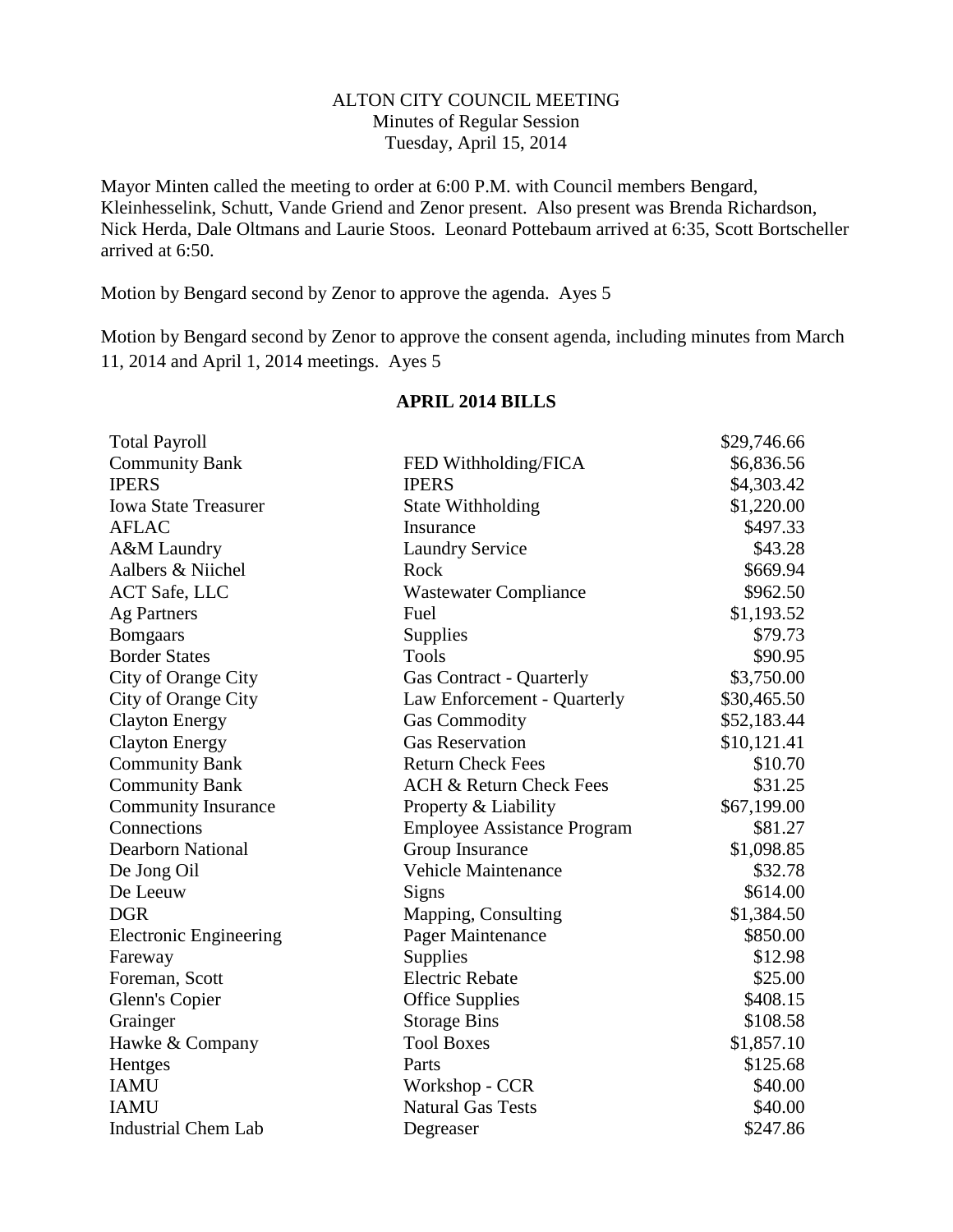| Iowa Information                   | Advertising                          | \$177.50     |
|------------------------------------|--------------------------------------|--------------|
| Klay, Veldhuizen, Bindner, De Jong | Mortgage Release                     | \$35.00      |
| <b>Kriz Davis</b>                  | Tools, Street Light                  | \$559.77     |
| Langel, Kevin                      | Mileage - Fire Training              | \$228.83     |
| <b>MBMECA</b>                      | <b>Electric Transmission</b>         | \$6,187.60   |
| Mangold                            | Water/Wastewater Testing             | \$120.00     |
| MidAmerican                        | Lights                               | \$79.52      |
| Mike's Welding                     | <b>Flag Retirement Alter</b>         | \$770.55     |
| Missouri River                     | Registration                         | \$100.00     |
| Missouri River                     | Electric                             | \$50,845.73  |
| Moore Medical                      | <b>Medical Supplies</b>              | \$545.67     |
| <b>Mouw Motor</b>                  | <b>Vehicle Maintenance</b>           | \$155.70     |
| <b>Mouw Motor</b>                  | Ford Pick-Up                         | \$26,245.00  |
| <b>Municipal Utilities</b>         | <b>Utilities</b>                     | \$2,621.57   |
| <b>NAPA</b>                        | <b>Vehicle Maintenance</b>           | \$253.80     |
| <b>Neal Chase</b>                  | Supplies, Tools                      | \$483.67     |
| <b>NIPCO</b>                       | <b>Trim Trees</b>                    | \$426.99     |
| Noteboom                           | Tools                                | \$48.32      |
| <b>Oldenkamp Kennels</b>           | Dog Kenneling                        | \$65.00      |
| Orange City Area Health System     | Supervisor Drug & Alcohol Training   | \$65.00      |
| Orange City Area Health System     | <b>CPR</b> Certifications            | \$510.00     |
| Orange City Municipal Utilities    | <b>Bulk Water</b>                    | \$6,356.86   |
| <b>Orange City Sanitation</b>      | Garbage Hauling                      | \$5,899.00   |
| Skarshaug                          | <b>Safety Equipment Testing</b>      | \$234.90     |
| <b>SLC Pool Consultants</b>        | <b>CPO Class</b>                     | \$355.00     |
| <b>Siouxland Press</b>             | Publications                         | \$65.20      |
| Stoos, Laurie                      | Mileage - IMFOA                      | \$278.06     |
| Treasurer - State of Iowa          | Sales Tax                            | \$4,492.00   |
| Tritech                            | <b>Rescue Billing</b>                | \$27.50      |
| <b>US Cellular</b>                 | <b>Cell Phones</b>                   | \$228.27     |
| <b>USA BlueBook</b>                | <b>Water Testing</b>                 | \$190.98     |
| <b>USPS</b>                        | Postage                              | \$1,000.00   |
| Van Maanan's                       | Computer, Prepaid Time               | \$8,697.59   |
| Vector                             | Dues                                 | \$387.84     |
| <b>VISA</b>                        | Travel & Training, Supplies, Postage | \$635.65     |
| Wellmark                           | Group Insurance                      | \$8,817.52   |
| Wesco                              | <b>Junction Boxes</b>                | \$4,669.32   |
| WesTel                             | Telephone/Fax/Internet               | \$537.07     |
| Zep                                | Supplies                             | \$569.50     |
| <b>Grand Total</b>                 |                                      | \$337,442.11 |

# **Property & Liability Insurance Package:**

Brenda Richardson, Community Insurance, presented the renewal rates for fiscal year 2014-2015 for property & liability coverage. Notable changes in coverage include the new addition to the shop, purchase of air packs and a new truck, and disposing of the Corsica.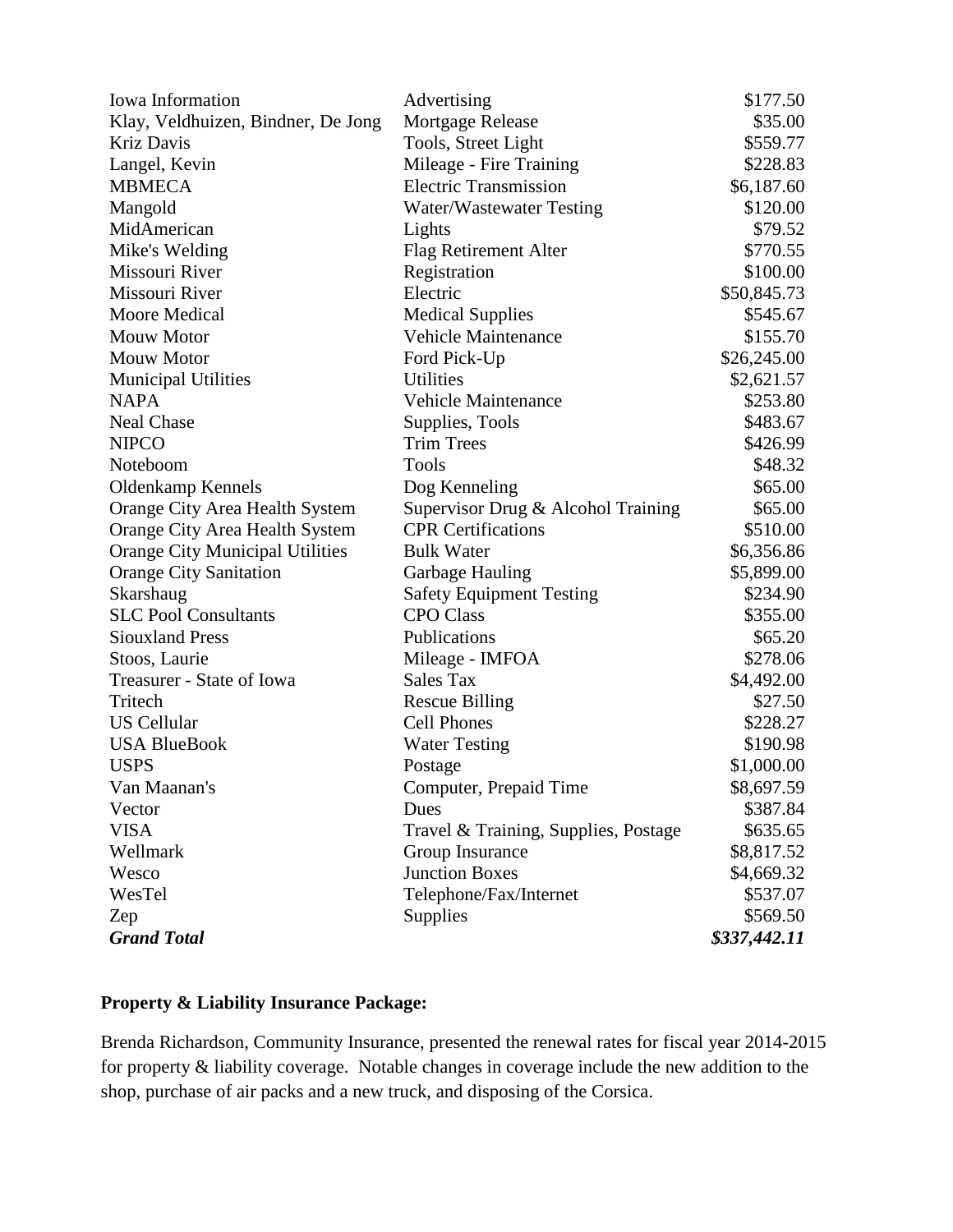Motion by Schutt and second by Bengard to approve the Property & Liability Insurance package as presented. Ayes 5

### **Public Hearing:**

**Public Hearing to Rezone Block 15:** The Mayor opened the public hearing to rezone Block 15 at 6:27 P.M. It was the recommendation of the Planning & Zoning Board to rezone indicated Block 15 properties from General Commercial to High Density Residential. No other oral or written comments were received. The public hearing was closed at 6:30 P.M.

It being a regular meeting of the City Council of the City of Alton, Iowa, Councilman Kleinhesselink introduced and causes to be read a bill for Ordinance 706 entitled:

# **AN ORDINANCE AMENDING ORDINANCE NO. 647 KNOWN AS THE CITY OF ALTON ZONING ORDINANCE PURSUANT TO SECTION 25.1 AND SECTION 1.5 OF SAID ORDINANCE AS PREVIOUSLY PASSED AND ADOPTED THE 13TH DAY OF DECEMBER, 2004.**

Motion by Council Member Zenor that the reading just had be the first and that the Council dispense with the statutory provision that this Ordinance be fully and distinctly read on three different days as provided by section 380.3 of the Code of Iowa. Motion was duly seconded by council member Bengard.

On roll call vote: Ayes: Bengard, Kleinhesselink, Schutt, Vande Griend, Zenor Nays: None Absent: None

And the Mayor declares the motion duly carried.

Motion by Kleinhesselink that title of said bill for Ordinance be approved as set out and said bill for Ordinance 703 be adopted and placed on its final passage. Council member Schutt seconds the foregoing motion.

On roll call vote: Ayes: Bengard, Kleinhesselink, Schutt, Vande Griend, Zenor Nays: None Absent: None

The Mayor declares the motion duly carried and will forthwith sign he said Ordinance and the Clerk will add his attestation thereto, said Ordinance being adopted.

#### **Utilities: FEMA Generator Grant Closeout**

Oltmans updated the Council that the FEMA Generator Grant is not complete. The engineering and gas boring was not covered by the grant since it was not put out to bid.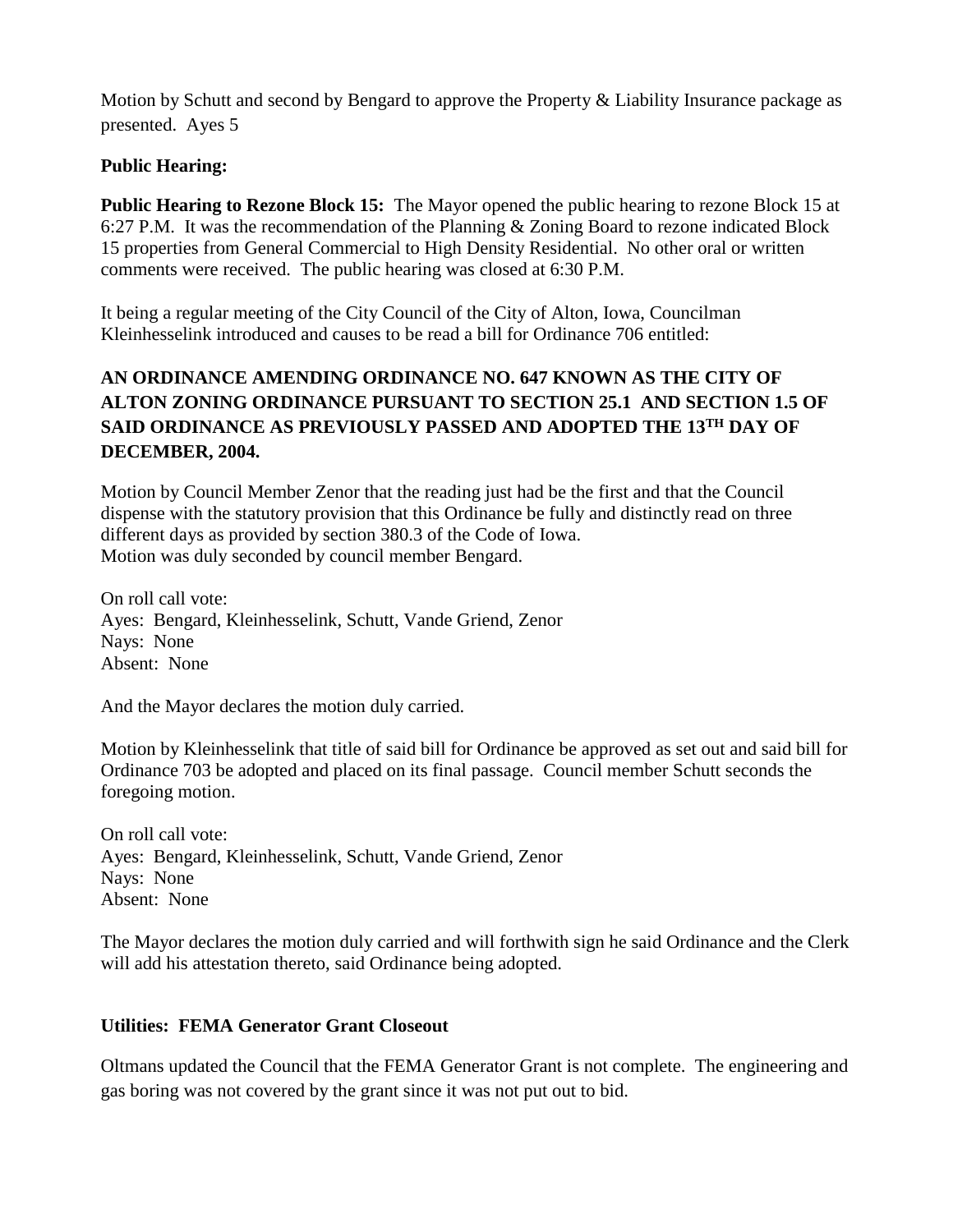### **Lift Station Controls Upgrade:**

The staff is unable to get parts for the current control panel at the lift station. The controls must be manually reset. Herda presented the Council with pricing for new control.

Motion by Schutt and second by Vande Griend to approve Lift Station Controls Upgrade proposal with options. Ayes 5

### **Sewer Sampling Equipment:**

With the updated wastewater permit new requirements need to be met. Herda presented the Council with the proposal to purchase a handheld colorimeter and a composite sampler to more accurately sample wastewater.

Motion by Bengard and second by Zenor to approve the purchase of a handheld colorimeter and composite sampler. Ayes 5

### **Darling Domestic Discharge Agreement:**

Oltmans informed the Council that Darling International has now signed a new Discharge Agreement.

### **Equipment:**

### **Mini Excavator:**

The staff has rented a mini excavator for a number of projects in the past. There are numerous future projects that will also require the use of a mini excavator, as well as the equipment can be shared with the City of Orange City. Oltmans and Herda presented the Council with bids from various dealers and discussed the pros and cons of each.

Motion by Kleinhesselink and second by Vande Griend to approve the bid from Ziegler Cat out of Sheldon for the purchase of a Caterpillar 305ECR Hydraulic Excavator. Ayes 5

## **Hydraulic Pump & Power Unit:**

The City received FEMA funds to help offset some of the expenses from the Spring 2013 flood. Oltmans proposed the purchase of a hydraulic pump and power unit to assist in any future flooding with the funds received from FEMA. The hydraulic pump and power unit could also be used by the fire department.

Motion by Zenor and second by Bengard to approve the purchase of hydraulic pump and power unit. Ayes 5

Herda left at 6:55.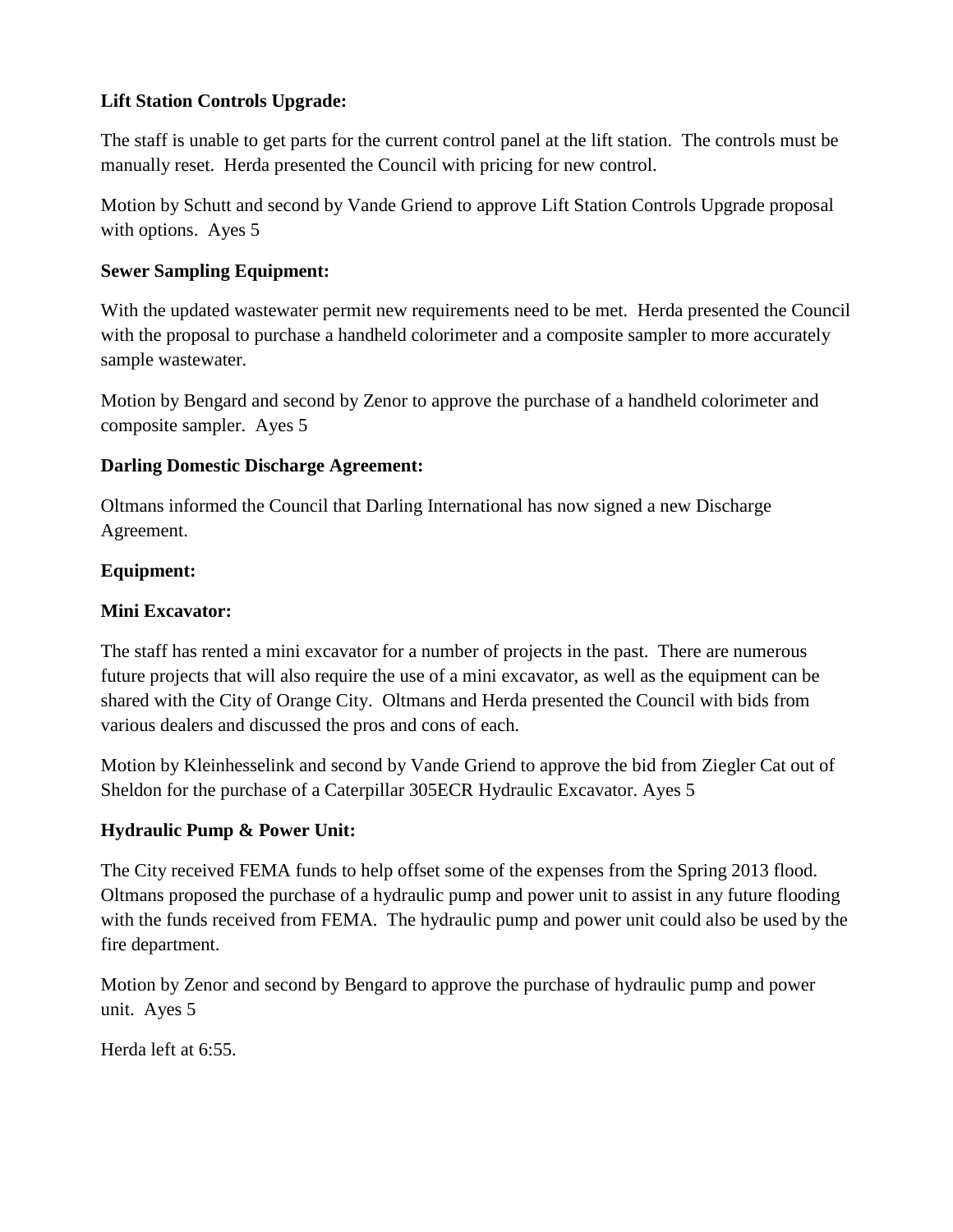#### **Aerial Lift Truck Replacement:**

The City's current aerial lift truck is in need of extensive repairs. The City has budgeted money to purchase a new aerial lift truck. Oltmans and Pottebaum have priced new and used trucks. Discussion was held comparing new and used trucks and the possibility of sharing with Orange City.

Motion by Schutt and second by Zenor to approve the purchase of a used aerial lift truck with a maximum cost \$100,000. Ayes 5

Bengard, Pottebaum and Bortscheller left at 7:15.

#### **Transfer of Funds:**

**RESOLUTION 14-04:** "**A RESOLUTION OF THE CITY COUNCIL OF ALTON, IOWA MAKING A TRANSFER OF FUNDS FROM THE SEWER FUND TO THE CAPITAL GENERATOR FUND**" was introduced and moved for adoption by Council Member Kleinhesselink. Zenor seconded the motion to adopt.

Upon roll call vote, the following was recorded: Ayes: Kleinhesselink, Schutt, Vande Griend, Zenor Nays: None Absent: Bengard Whereupon the Mayor declared the Resolution duly adopted.

#### **Streets:**

#### **Budget & Annual Maintenance:**

Discussion was held on the funds available to the street department and the inability to use money from other funds for the street department. Concerns have been voiced in regards to streets being swept. Discussion was held on the cost and schedules for sweeping streets and sweeper maintenance. Oltmans will work with a vendor to get an analysis of the city streets and which are in need of immediate attention. Once analysis is complete the street committee will meet to discuss.

#### **Kennedy Ave:**

Vande Griend informed the Council that Les Cleveringa is preparing a proposal to present to the County to pave Kennedy Avenue.

#### **Liquor License:**

The Double D Bar has requested a temporary liquor license to extend the current beer garden during the Tulip Festival. The extension would remain with property limits. The Double D Bar will also be requesting to close the streets on June  $7<sup>th</sup>$  to sponsor a street dance.